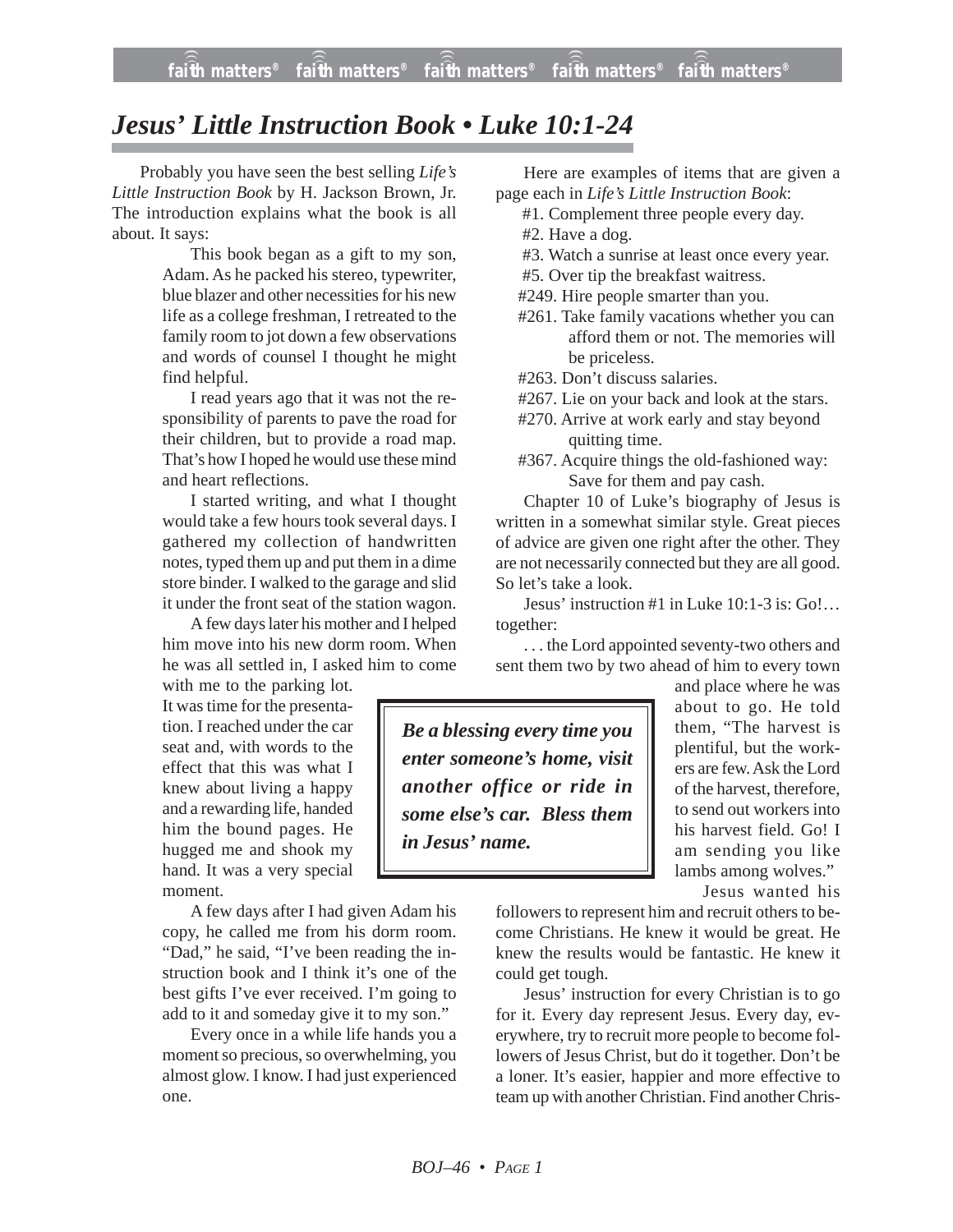## **faith matters® faith matters® faith matters® faith matters® faith matters®** ))) ))) ))) ))) )))

tian at work and pray together. Find a Christian friend at school and become a spiritual team. Search out believers in your neighborhood. Always seek a partner in ministries at church. If you can't find a partner ask God to provide one and Go! . . . together.

Jesus' instruction #2 in Luke 10:4 is: Don't get cluttered with possessions, or, as Jesus put it, *"Do not take a purse or bag or sandals."* Jesus was warning against gathering too much "stuff" in life.

*Money Magazine* had an article about lottery winners who wish they hadn't won. They said life was easier and simpler and better with less. One observer touring an English castle with all its wealth remarked with sadness, "These are the things that make it difficult to die." In other words, we get so attached to our possessions that heaven doesn't seem as appealing as it should.

Don't misunderstand Jesus. He wasn't forbidding shoes. He isn't telling everyone to throw your purses in the trash. He was telling us that life is better if we lighten up. Don't get cluttered with possessions.

Jesus' instruction #3 in Luke 10:4 is to stay focused: *"…do not greet anyone on the road."* Jesus is warning us against becoming distracted from what is really important in life. If Jesus were saying this today he would probably say, "Keep your eye on the ball!" If you are looking at every other player, talking to the umpire or waving at your friends in the stands you will probably strike out.

Often people miss out in life because they won't stay focused. Everything is equally important; they lack priorities. Jesus wanted Christians to be Christians more than anything else.

Don't get distracted. Stay focused.

Jesus' instruction #4 in Luke 10:5-6 is to bless others: *"When you enter a house, first say, 'Peace to this house.' If a man of peace is there, your peace will rest on him; if not, it will return to you."*

I really like this one. When you enter someone's home, bless them! Bless them with words of peace. Bless them with the love of Jesus. Bless them with the gospel. (By the way, Jesus didn't mean the building when he said "house"; he meant the people or the household.) Don't criticize them. Don't discourage them. Don't condemn them. Bless them. This is great advice for us all. Be a blessing every time you enter someone's home, visit another office or ride in some else's car. Bless them in Jesus' name.

If the people you bless don't want to be blessed the blessing will bounce back to you. This is like a greeting card or e-mail message that can't be delivered and is returned to you. You're sad it wasn't accepted but it's good to get a greeting, a blessing, a realization that you offered good even if it was rejected.

Bless others!

Luke 10:7-8 gives us Jesus' instruction #5: "Be content with what you get."

> *Stay in that house, eating and drinking whatever they give you, for the worker deserves his wages. Do not move around from house to house.*

*"When you enter a town and are welcomed, eat what is set before you."*

Jesus was talking about those times when his followers were guests in the homes of others. He told them to be content wherever they were staying and not to keep moving from house to house until they got a better place to stay.

I was visiting a small African village just south of the Sahara Desert as part of a team from the World Relief Corporation that had provided a well for this desert village. Previously the women had to walk several miles to a well and return with heavy jars of water on their heads. Now they had a deep well right by their homes. They were grateful to God and to us—so they killed an animal for a feast. I never knew what kind of animal it was. When we arrived it was cooking in a large cauldron over an open fire. Someone handed me a large grappling fork to hook whatever I could get out of the pot. To me it didn't smell very good and it certainly didn't look very good. But I was told that these people were able to eat meat only about once a year and they had made a great sacrifice to give us their very best. I ate what they served.

Understand what Jesus is saying. Be content. Be glad for what you have. Don't be a complainer. Don't be looking for something better. Be grateful for food, for clothes, for friends, for where you live, for what you drive, for where you work. Be content with what you get.

Jesus' instruction #6 is to give priority to those who are responsive. In Luke 10:9-17 Jesus talked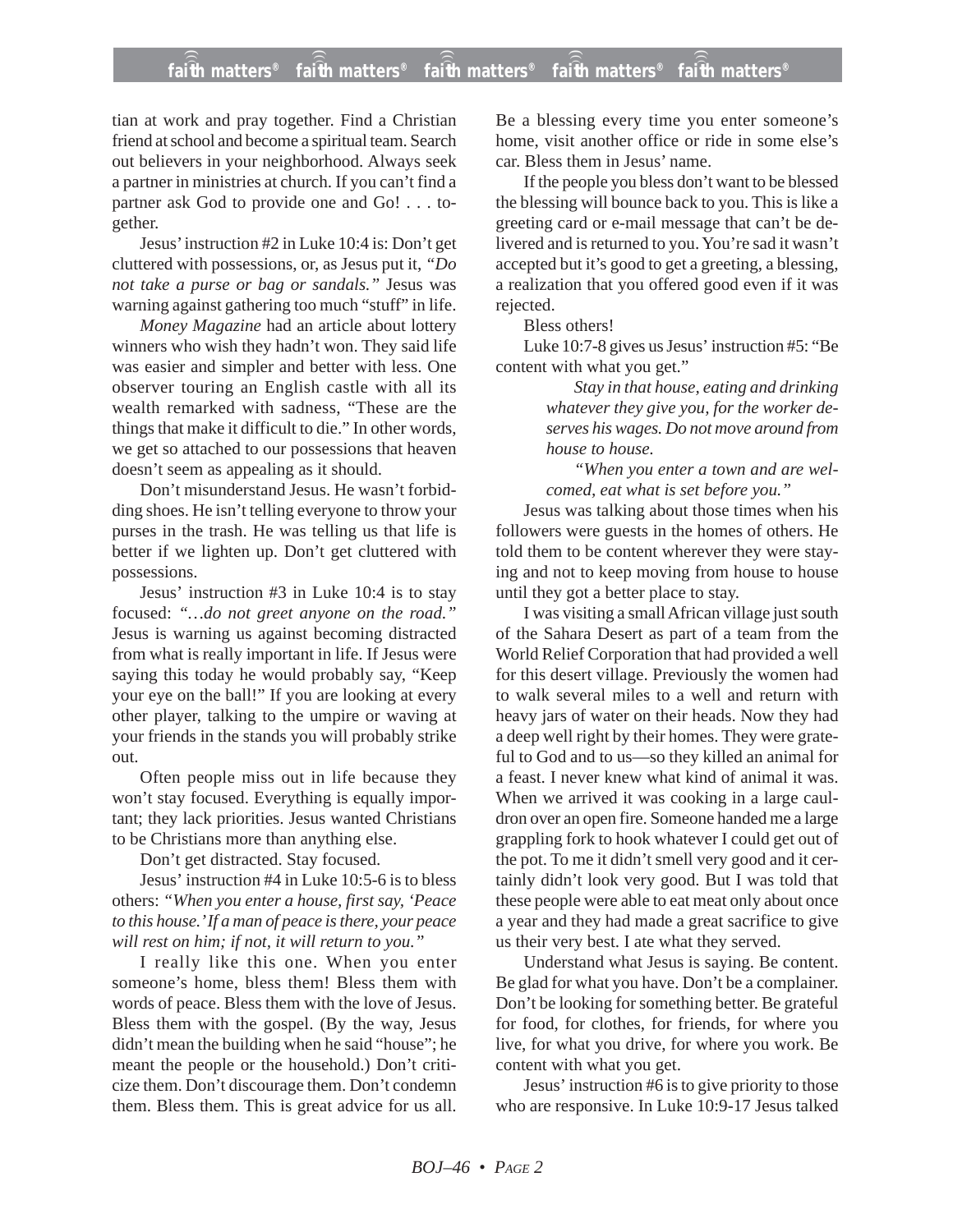## **faith matters® faith matters® faith matters® faith matters® faith matters®** ))) ))) ))) ))) )))

about those times when his followers would go into a town preaching the love of Jesus and offering to heal people but they would face opposition and rejection. Jesus referred to those situations saying, "… *when you enter a town and are not welcomed*.…" He says that if this happens, move on. Get out of there. And don't take it personally. Rejection of you because of Jesus' message is really rejection of Jesus and rejection of Jesus is rejection of God.

The principle here is really quite simple. Focus time and resources on those who are responsive to the gospel of Jesus Christ. This doesn't mean we shouldn't be patient with people who are slow to respond to the gospel. It does not mean we

shouldn't pray for people who seem disinterested. It does mean that we shouldn't devote too much energy to those who outright reject Jesus. It may be that they will face a crisis in life and open up in new ways, but until then there isn't much we can do. Instead, go with those who are responsive. Teach those who want to learn. Disciple those who want to

follow Jesus. Develop those who seek to be godly. Put your time, energy, money and everything else into those who say "yes" to Jesus.

Give priority to those who are responsive.

Jesus' instruction #7 is to stay humble. In Luke 10:18-20 Jesus said:

"I saw Satan fall like lightning from heaven. I have given you authority to trample on snakes and scorpions and to overcome all the power of the enemy; nothing will harm you. However, do not rejoice that the spirits submit to you, but rejoice that your names are written in heaven."

Jesus was probably referring to something that happened long before the beginning of our cosmic history. Satan was a magnificent angel, perhaps the highest in heaven. He was more beautiful, more powerful, more intelligent and more important than any other creature. However, he became proud of all his assets and rebeled against God. God kicked the rebel out of heaven forever and Satan became

the evil adversary of God and good.

Jesus warns that Christians need to be careful of our attitude toward the blessings God gives us. He gave his disciples *"authority to trample on snakes and scorpions and to overcome all the power of the enemy; nothing will harm you."* The danger was that they could confuse the source of the blessings they had and become proud.

The same thing is a danger to lots of people today. When God blesses us with good jobs, money, position, success, influence, nice houses and other possessions we are at risk to become proud like Satan. Pride often comes before a fall!

Instead, Jesus says, *"…rejoice that your names are written in heaven."* If there is anything to be

*If there is anything to be happy about it is not power, prestige or position; it is knowing for sure that you are enrolled in heaven because of personal salvation through Jesus Christ.*

happy about it is not power, prestige or position; it is knowing for sure that you are enrolled in heaven because of personal salvation through Jesus Christ.

This is very good advice! Don't be proud! Stay humble! Jesus' instruction #8 is in Luke 10:21 and it is to stay simple.

*…Jesus, full of joy through the Holy Spirit, said, "I praise you, Father, Lord of heaven and earth, because you have hidden these things from the wise and learned, and revealed them to little children. Yes, Father, for this was your good pleasure."*

This was a typical Jesus-type statement. Jesus was insisting that people who position themselves as the smartest, best educated and most sophisticated often don't understand God's greatest spiritual truths. God delights in revealing the best stuff to children and those who take the simplest approach.

We have another way of saying the same thing: "don't be too smart for your own good! We get complicated formulas for beating the stock market and get a return far lower than the S&P 500. We insist on multiple prescriptions that end up less effective than an aspirin. We read all the child-rearing books but ignore the simple parenting prin-